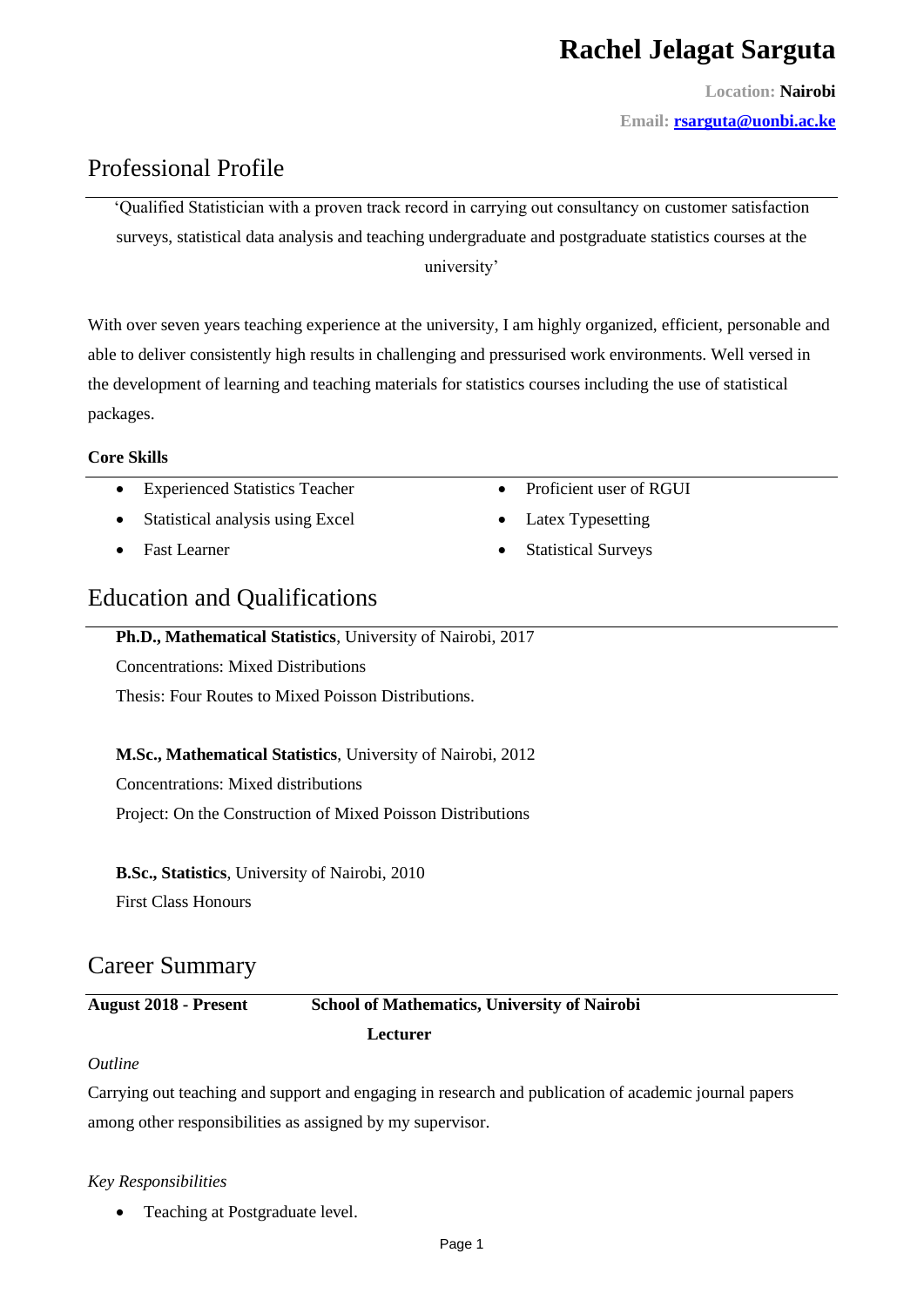- Supervision of postgraduate student projects.
- Participating in student mentorship
- Research
- Consultancy

## **November 2014 – August 2018 School of Mathematics, University of Nairobi Tutorial Fellow**

#### *Outline*

Carrying out teaching and support and engaging in research and publication of academic journal papers among other responsibilities as assigned by my supervisor.

#### *Key Responsibilities*

- Teaching Design and Analysis of Experiments at Postgraduate level.
- Teaching undergraduate statistics courses: Time series Analysis, Sample Survey Theory and Methods, Theory of Estimation, Probability and Statistics, among others.
- Participating in student mentorship
- Research
- Consultancy

#### *Key Achievement/Projects*

Supervised one postgraduate student in Social statistics project.

## **September 2011 – November 2014 School of Mathematics, University of Nairobi Graduate Assistant**

#### *Outline*

Carrying out instructional responsibilities and engaging in academic research.

#### *Key Responsibilities*

- Teaching undergraduate Statistics courses
- Supervision of undergraduate statistics projects
- Processing of University Examinations for the School of Mathematics
- Participation in the School of Mathematics exhibition committee and preparation of marketing materials and presentations.

#### *Key Achievement/Projects*

- **Project Title:** Customer Satisfaction Survey. **Client:** College of Biological and Physical Sciences, University of Nairobi. **Team Leader:** Professor Moses Manene (Statistician). **Team members:** Ms. Rachel Jelagat Sarguta (Statistician), **Dates:** May-June, 2013. **Venue:** Nairobi, Kenya.
- **Project Title:** Customer Satisfaction Survey. **Client:** College of Biological and Physical Sciences, University of Nairobi. **Team Leader:** Professor Moses Manene (Statistician). **Team members:**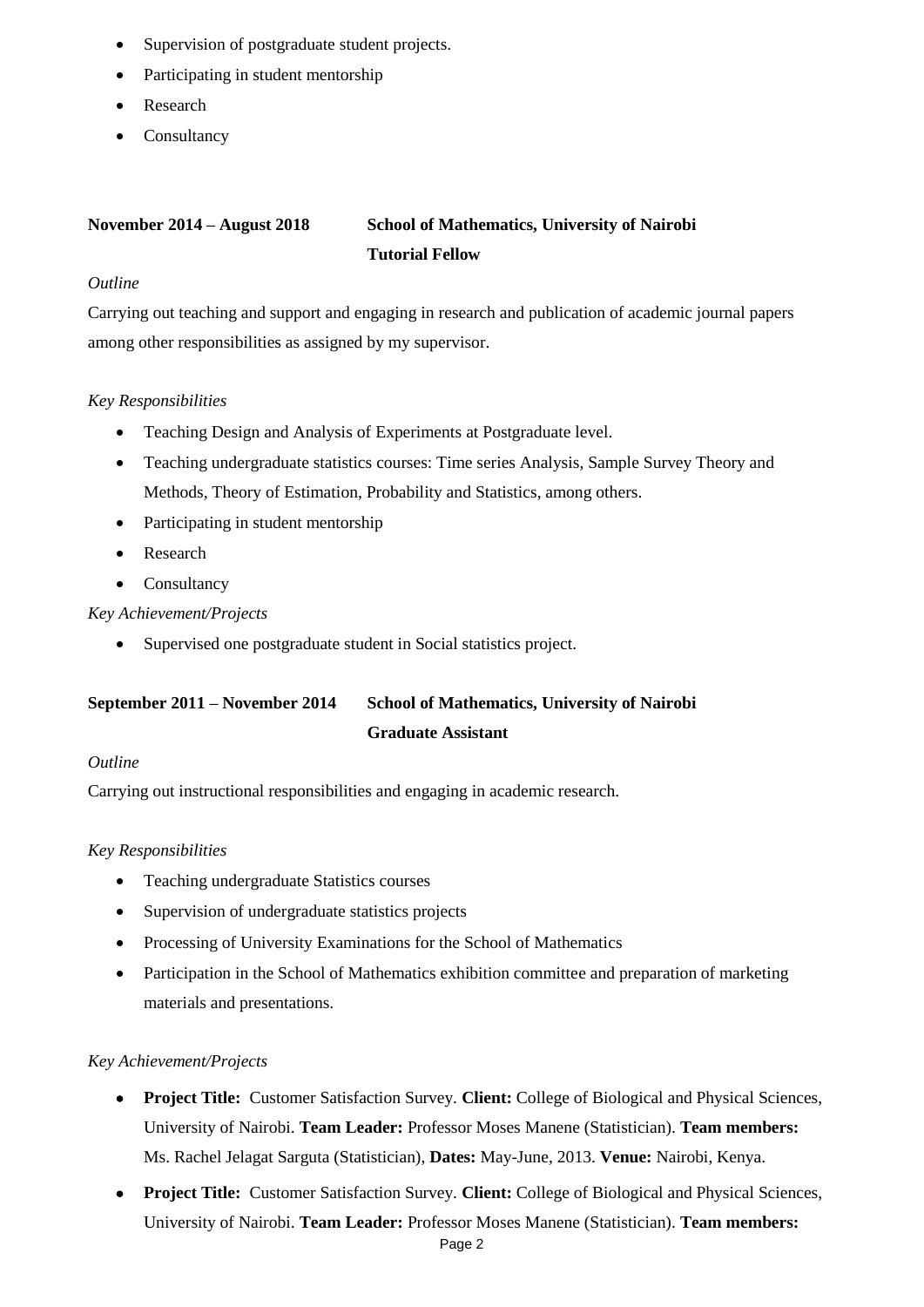Ms. Rachel Jelagat Sarguta (Statistician), Mr. Eric Otieno (Statistician). **Dates:** April-May, 2012. **Venue:** Nairobi, Kenya.

## Publications and Thesis

**Sarguta, R. "Four Routes to Mixed Poisson Distributions",** PhD Thesis, University of Nairobi, September 2017.

**\_\_\_\_\_\_\_\_\_\_\_\_\_\_\_\_\_\_\_\_\_\_\_\_\_\_\_\_\_\_\_\_\_\_\_\_\_\_\_\_\_\_\_\_\_\_\_\_\_\_\_\_\_\_\_\_\_\_\_\_\_\_\_\_\_\_\_\_\_\_\_\_\_\_\_\_\_\_\_\_\_\_\_\_\_\_**

**Sarguta, R**. and Ottieno, J. A. M. (2014) **Recursive Route to Mixed Poisson distributions using Integration by Parts**. *Mathematical Theory and Modeling*, Vol. 4, No. 14, 144-155

**Sarguta, R**. and Ottieno, J. A. M. (2015) **Mixed Poisson Distributions in terms of Special Functions** *Mathematical Theory and Modeling*, Vol. 5, No. 6, 245-274

**Sarguta, R. "On the Construction of Mixed Poisson Distributions"**, Masters Thesis, University of Nairobi, August 2012.

## Professional Training, Conferences and Workshops

- Attended the  $3<sup>rd</sup>$  International Science Program (ISP) and SIDA network meeting from  $20<sup>th</sup>$  to  $24<sup>th</sup>$ August, 2018, in Entebbe, Uganda. The main focus of the meeting was to bring researchers together to form sustainable research groups.
- Successfully completed a training course on: **Biostatistical models for joint longitudinal and**   ${\bf s}$ urvival data in medical research: Theory and Applications in **R** software held from  $6^{\text{th}}$  to  $10^{\text{th}}$ August 2018 in the School of Mathematics, University of Nairobi.
- Successfully trained on **PhD Supervision** on 19<sup>th</sup> June 2018 at the School of Mathematics, University of Nairobi.
- Successfully completed a practical training on: **Open Data Kit Short Course**, held from 7<sup>th</sup> to 10<sup>th</sup> March, 2018 in the School of Mathematics, University of Nairobi.
- Successfully completed a practical training on: **Introduction to Survival Analysis using R: Theory and Practice**, held from 15<sup>th</sup> to 19<sup>th</sup> January, 2018, at School of Mathematics, University of Nairobi.
- Grant Proposal Writing Training, UNES, University of Nairobi, 27<sup>th</sup> to 29<sup>th</sup> September 2017.
- The  $4<sup>th</sup>$  Strathmore International Mathematics Conference,  $19<sup>th</sup>$  to  $23<sup>rd</sup>$  June 2017, Strathmore University – Nairobi, Kenya. Theme: Enhancing Collaborative Research in Mathematical Science.
- The first East African Conference on Mathematical Statistics,  $14<sup>th</sup>$  to  $16<sup>th</sup>$  June 2017, Kigali Conference and Exhibition Village - Kigali, Rwanda. Theme: Re-branding Research for Sustainable Development.

Title of the paper presented: "**Four Routes to Mixed Poisson Distributions"**.

Page 3